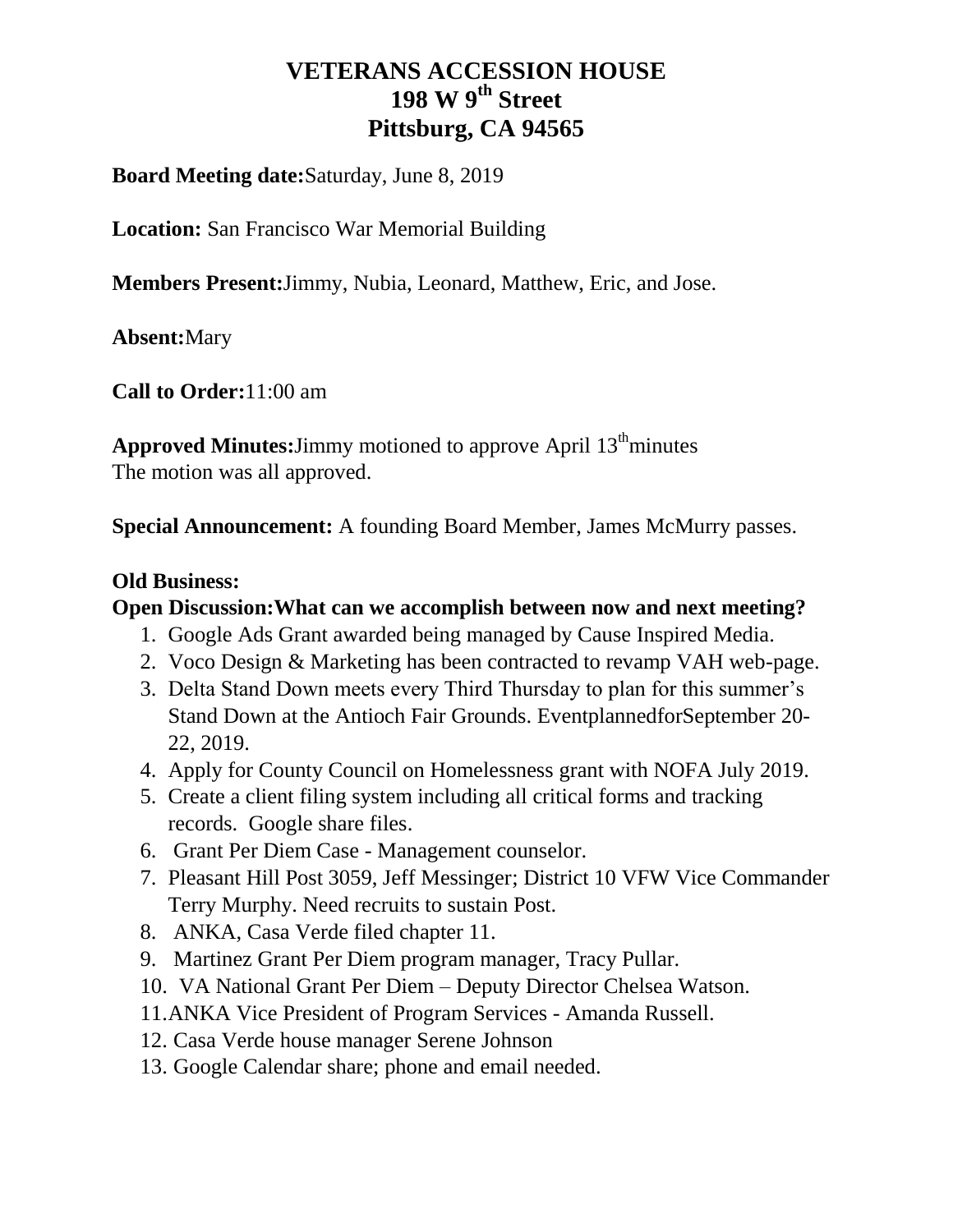#### **Funding and net-working resources:**

- 1. County Council on Homelessness Grant Homeless Veterans
- 2. Department of Veterans Affairs, Grant Per Diem Program for Case Management.
- 3. Grant Per Diem NOFA November 2019.
- 4. Facebook and Twitter accounts.
- 5. Crowd Funding sources. VAH has a GoFundMe account that needs to be promoted.
- 6. Linked-In
- 7. Shelter Inc, plus Berkeley Food and Housing can help with rent assistance.

#### **New Business and Updates:**

- 1. Google Ads Grant award has been drawn many daily emails and phone call from across the country. Need to edit website to indicate Regional area of service.
- 2. Voco Design & Marketing still has an outstanding work order to revamp VAH webpage.
- 3. Delta Stand Down, September 20-22, 2019.
- 4. County Council on Homelessness.
- 5. Google share files.
- 6. Keller Canyon Grant. Seeking intern-Case Manager for six-month contract. Alex Alexander, Shelter Inc. Outreach Specialist hired to perform VAH CM 5X50 per week.
- 7. Google Calendar share; phone and email needed.
- 8. La Fayette Reservoir Tribute to American Legion.
- 9. City of Pittsburg Sea Food Festival.
- 10. Chris Long, Los Medanos College Veterans Service Coordinator email Distro, Edward Bearnes, Student Internship Manager
- 11. 2018 Federal and State taxes completed
- 12. SAMS accounted updated.
- 13. Utilities converted to VAH accounts.
- 14. Bi-Annual College District liaison.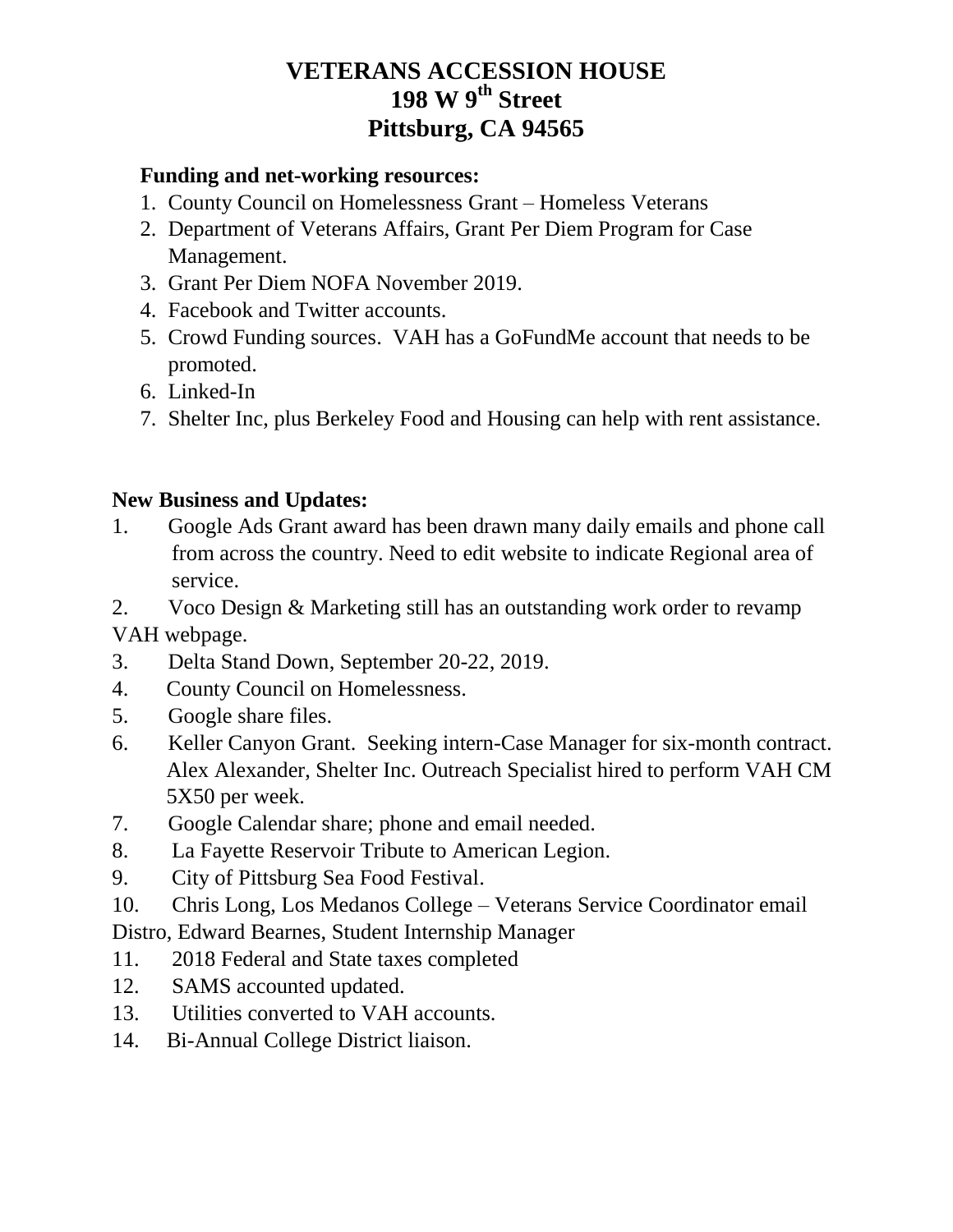- 15. CSUEB Rodney Middleton- Student Veterans Group.
- 16. CCC Veterans Employment Resource Group
- 17. Farmers Insurance Non-Profit coverage
- 18. Program Discharge Status Marcus Bryant, Demetris Adams, Steve Baughman, Edward Osmun, Yyler Lawrence and Jashua Peoples.
- 19. Bed Bugs treatment
- 20. Pleasant Hill Post 3059, Jeff Messinger; District 10 VFW Vice Commander Terry Murphy. Need recruits to sustain Post.
- 21. Concord Community Reuse Project Port Chicago Naval Weapons Station & HUD Grant
- 22. Student Equity & Achievement Funds AB 943 to assist student needs
- 23. Little Joe & La Familia fund raiser

### **Pending:**

- 1. Diablo Valley Brian Vargas Student Veteran Resource Center Coordinator
- 2. CCC TajaeDunnivant Veterans Programs Coordinator
- 3. JFK University Noelle Morra Veterans Advisor
- 4. Google Ad Grant& Cause Inspired Media phone appointment Oct 30, 2019
- 5. Concord Adult Shelter CoC& Coordinated Entry System (CES)
- 6. VA Roslyn Lopez Compensated Work Experience
- 7. VA Tracy Puller GPD existing County Resources and letter of Support
- 8. Voco Design & Marketing still has an outstanding work order to revamp VAH webpage.
- 9. Cause Inspired Media!